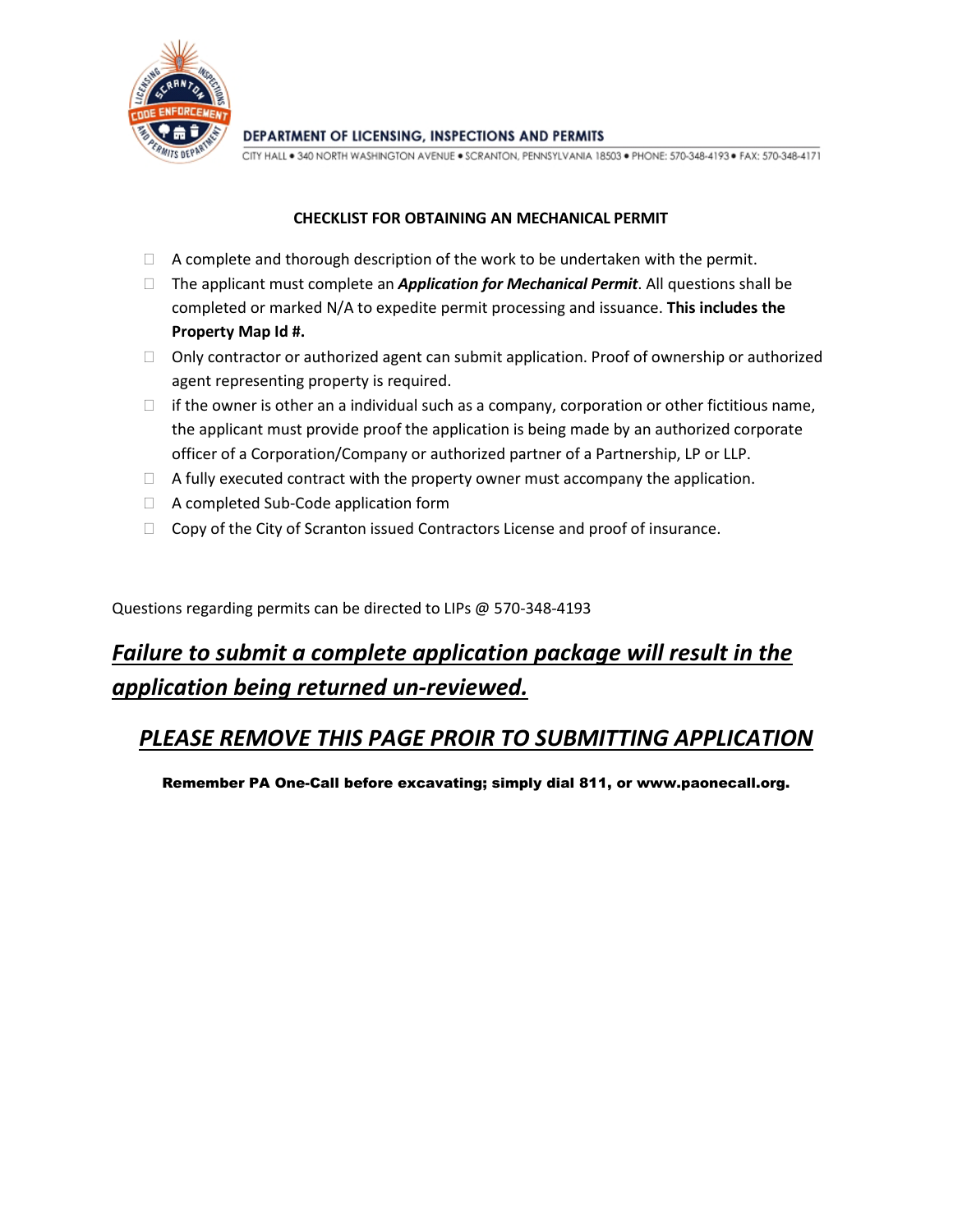

**Save Clear Form Print** 

Please email completed form to: lpiaf@scrantonpa.gov

DEPARTMENT OF LICENSING, INSPECTIONS AND PERMITS

CITY HALL . 340 NORTH WASHINGTON AVENUE . SCRANTON, PENNSYLVANIA 18503 . PHONE: 570-348-4193 . FAX: 570-348-4171

## *APPLICATION FOR A MECHANICAL PERMIT*

| 1. Address of Job Site:                                                                                                                                                                                                                                                                 |
|-----------------------------------------------------------------------------------------------------------------------------------------------------------------------------------------------------------------------------------------------------------------------------------------|
| CITY USE<br>2. Is the Property Condemned?<br>No (<br>Yes(<br>M YES<br>M<br>NO                                                                                                                                                                                                           |
| If yes, is the city treasurer holding a performance bond or cashier's check until the improvements are<br>completed and approved?<br>Yes No                                                                                                                                             |
| If yes, did this Department conduct an inspection at this location? Yes<br><b>No</b>                                                                                                                                                                                                    |
|                                                                                                                                                                                                                                                                                         |
|                                                                                                                                                                                                                                                                                         |
| ➤<br>if the owner is other an a individual such as a company, corporation or other fictitious name, the applicant must<br>provide proof the application is being made by an authorized corporate officer of a Corporation/Company or<br>authorized partner of a Partnership, LP or LLP. |
|                                                                                                                                                                                                                                                                                         |
|                                                                                                                                                                                                                                                                                         |
|                                                                                                                                                                                                                                                                                         |
| Yes<br>8. Is the Property Located in a Flood Zone?<br>No                                                                                                                                                                                                                                |
| 9. Is the property Currently Fire Damaged?<br>Yes<br><b>No</b>                                                                                                                                                                                                                          |
| If yes, is the city treasurer holding insurance proceeds until the improvements are<br>Yes $($ $)$ No $($<br>completed and approved?                                                                                                                                                    |
| 10. Is Existing use of Property a Single Family Dwelling?<br>Yes (<br>No.                                                                                                                                                                                                               |
| <b>ISE/REGISTERED</b><br>If multi dwelling, how many units? ________<br>M YES<br>) M NO                                                                                                                                                                                                 |
| 11. Is the Property/Space a New or Existing Business?<br>Yes                                                                                                                                                                                                                            |
| What type of business?                                                                                                                                                                                                                                                                  |
| If yes, is there a certificate of occupancy on file/filed for?<br>Yes<br>No (                                                                                                                                                                                                           |
| 12.<br>Has this property been vacant for the past six (6) months?<br>No (<br>Yes                                                                                                                                                                                                        |
| 13. Were Construction Prints Submitted by a Licensed Architect/Engineer? Yes ( )No ( )N//                                                                                                                                                                                               |
| If yes, are plans approved?<br>Yes (<br>No (                                                                                                                                                                                                                                            |
| NO WORK IS TO BE STARTED UNTIL APPLICANT RECIEVES AN APPROVED PERMIT<br><u>AND IT IS POSTED AT THE JOB SITE.</u>                                                                                                                                                                        |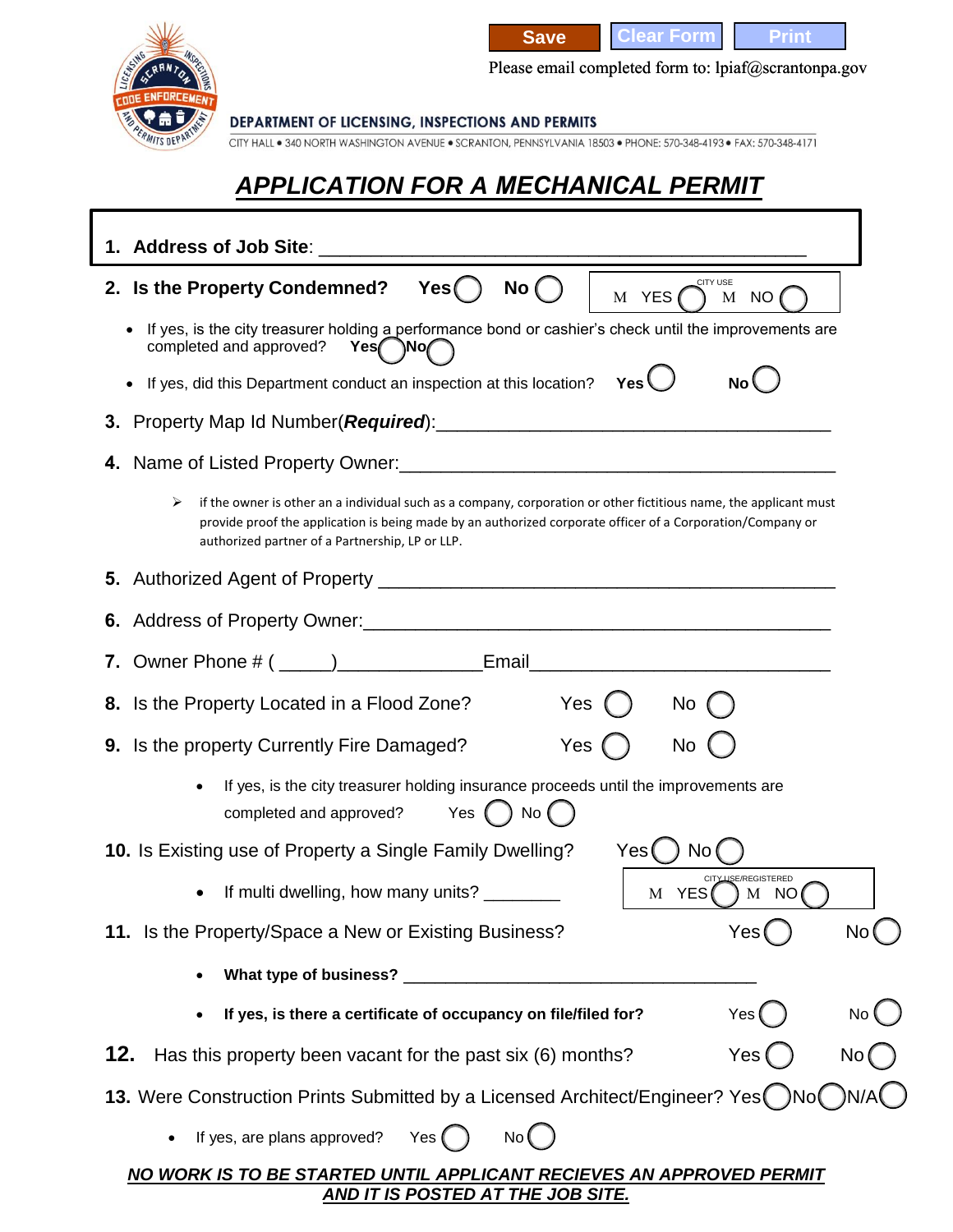**14. Detailed** description of mechanical work *(only)* being performed:

- **15.** Total cost of the proposed mechanical portion (*not including plumbing, electrical or building, for which separate permits are required*) of all labor and materials for construction:
	- \$\_\_\_\_\_\_\_\_\_\_\_\_\_\_\_\_\_\_\_\_\_\_\_\_\_\_

**\*\*NOTE: ALL WORK SHALL COMPLY WITH THE PENNSYLVANIA UNIFORM CONSTRUCTION CODE, ACT 45 OF 1999\*\***

**\*\*ALL PERMITS ARE TO BE FILLED OUT IN FULL. FAILURE TO DO SO MAY RESULT IN THE RETURN OF THE PERMIT. \*\***

**PERMITS WILL BE ISSUED TO LICENSED CONTRACTORS OR HOME OWNER OCCUPANTS ONLY, HOME OWNER MUST LIVE AT THE PROPERTY IN ORDER TO PERFORM APPROVED WORK.** 

**ALL LICENSED CONTRACTORS APPLYING FOR A PERMIT MUST SUBMIT A COMPLETE EXECUTED COPY OF THEIR CONTRACT AND INSURANCE FOR THE PROPOSED WORK BEFORE THE PERMIT IS ISSUED.**

**16.** Contractor Identification- To be completed by all applicants. **(***To be filled out in full***)**

| Contractor's Phone (_____)__________________Email_______________________________                                                                                                                                                                |  |  |  |  |  |
|-------------------------------------------------------------------------------------------------------------------------------------------------------------------------------------------------------------------------------------------------|--|--|--|--|--|
| City of Scranton Contractor's License Number ___________________________________                                                                                                                                                                |  |  |  |  |  |
| Contractor's PA Registration Number _______________________________                                                                                                                                                                             |  |  |  |  |  |
| ***If Applicable***                                                                                                                                                                                                                             |  |  |  |  |  |
|                                                                                                                                                                                                                                                 |  |  |  |  |  |
|                                                                                                                                                                                                                                                 |  |  |  |  |  |
| Architect's/Engineer's Phone: (_____)______________Email________________________                                                                                                                                                                |  |  |  |  |  |
| THIS PERMIT BECOMES NULL AND VOID IF WORK OR CONSTRUCTION AUTHORIZED IS NOT COMMENCED WITHIN 180<br>DAYS OR IF CONSTRUCTION OR WORK IS SUSPENDED OR ADANDONED FOR A PERIOD OF 180 DAYS AT ANY TIME<br>AFTER WORK IS COMMENCED.                  |  |  |  |  |  |
| *THE ANSWERS AND INFORMATION PROVIDED IN ABOVE DO NOT WAIVE THE REQUIREMENTS AND CONDITIONS<br>REQUIRED BY THE CITY OF SCRANTON ZONING ORDINANCE FILE OF COUNCIL 74 OF 1993.                                                                    |  |  |  |  |  |
| *FURTHER, ANY RELIEF GRANTED BY THE APPROVAL OF THIS BUILDING PERMIT, DOES NOT WAIVE OR IMPLICITLY<br>APPROVE ANY RELIEF REQUIREMENTS REQUIRED BY OTHER CITY ORDINANCES, INCLUDING BUT NOT LIMITED TO<br>THE CITY OF SCRANTON ZONING ORDINANCE. |  |  |  |  |  |
| *FURTHER. IF ANY OF THE ANSWERS TO QUESTIONS HEREIN OR INFORMATION PROVIDED ARE FALSE OR A<br>MISREPRESENTATION. SHALL VOID THIS PERMIT AND THE SAME WILL BE REVOKED                                                                            |  |  |  |  |  |

\_\_\_ \_\_\_\_\_\_\_\_\_\_\_\_\_\_\_\_\_\_\_\_\_\_\_\_\_\_\_\_\_\_\_\_\_\_\_\_\_\_\_\_\_\_\_\_\_\_\_\_\_\_\_\_\_\_\_\_\_